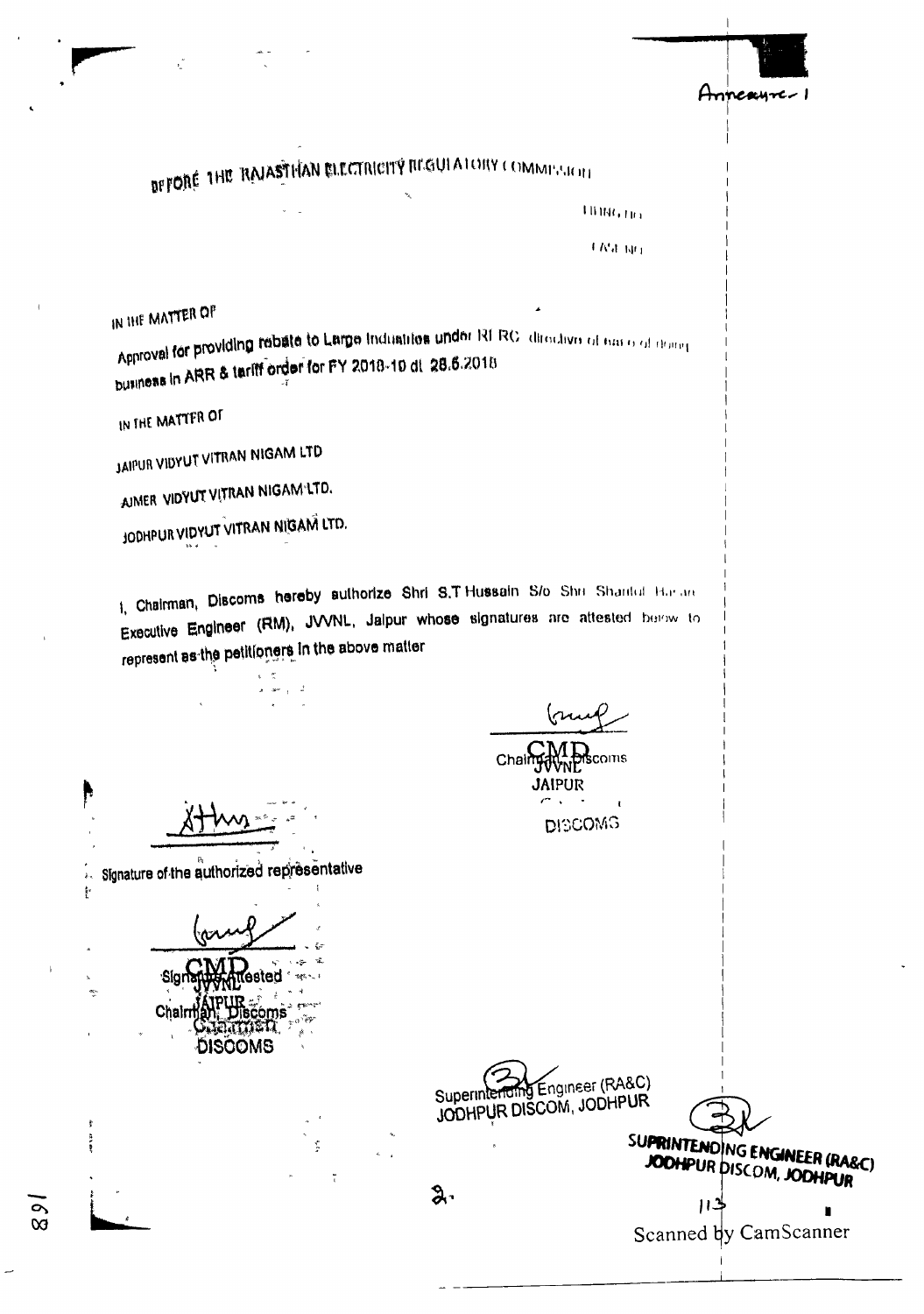$\overline{\phantom{a}}$ 

| è                                                                                                                                      |                                                 |                                                            |
|----------------------------------------------------------------------------------------------------------------------------------------|-------------------------------------------------|------------------------------------------------------------|
|                                                                                                                                        | $\hat{\phantom{a}}$                             |                                                            |
| BU CHESTING II NA VSTALANCE UNIC THUCH Y REGULATION COMMUNISMENT                                                                       |                                                 |                                                            |
|                                                                                                                                        | Infpar                                          |                                                            |
|                                                                                                                                        | $\hat{\phantom{a}}$                             |                                                            |
|                                                                                                                                        | $\mathbb{R}^*$                                  | <b>Tiling The</b>                                          |
|                                                                                                                                        |                                                 | $\mathbf{f}$ and $\mathbf{f}$ are                          |
|                                                                                                                                        |                                                 |                                                            |
|                                                                                                                                        |                                                 |                                                            |
| <b>IN THE MATTER OF</b><br>Pun iding relativity to Large Industries ander Houthe Commission entire tree of Largest<br>$\ddot{\bullet}$ |                                                 |                                                            |
| December 2008 and Paul Order for LY PDH 19 dated 48 up, with paint the SRR and Paul Order for LY PDH 19 dated 48 up, with              | $V\sqrt{11}$                                    |                                                            |
|                                                                                                                                        |                                                 |                                                            |
| $\sim 4$<br>IN THE MATTER OF<br>$\pmb{\ast}$                                                                                           |                                                 |                                                            |
| Japar VidyutVitran Nigam Ltd<br>$\mu\nu\mu\mu$                                                                                         |                                                 |                                                            |
| Amer Vidyut Vitran Nigam Ltd<br><b>Vitter.</b>                                                                                         |                                                 |                                                            |
| ŗ<br>Jodhpur Vulyut Vitran Nigam I td<br>Jodhpur                                                                                       |                                                 |                                                            |
|                                                                                                                                        | $\mathbb{A}^{\mathbb{N}^{\mathbb{N}^{\times}}}$ |                                                            |
| $\frac{1}{2}$                                                                                                                          |                                                 |                                                            |
| بمائضهمان                                                                                                                              |                                                 | Superinteriding Engineer (RA&C)<br>JODHPUR DISCOM, JODHPUR |
|                                                                                                                                        |                                                 |                                                            |
| $\frac{d^2}{d^2}$                                                                                                                      | $\frac{1}{2}$                                   | SUPRINTLNOGIOT NUMEER (RAGC)                               |
|                                                                                                                                        |                                                 | JODHPUR DISCOM, JODHPUR                                    |
| $\sum_{\mathbf{k} \in \mathcal{K}} \mathcal{N}$                                                                                        |                                                 | Scanned by CamScanner                                      |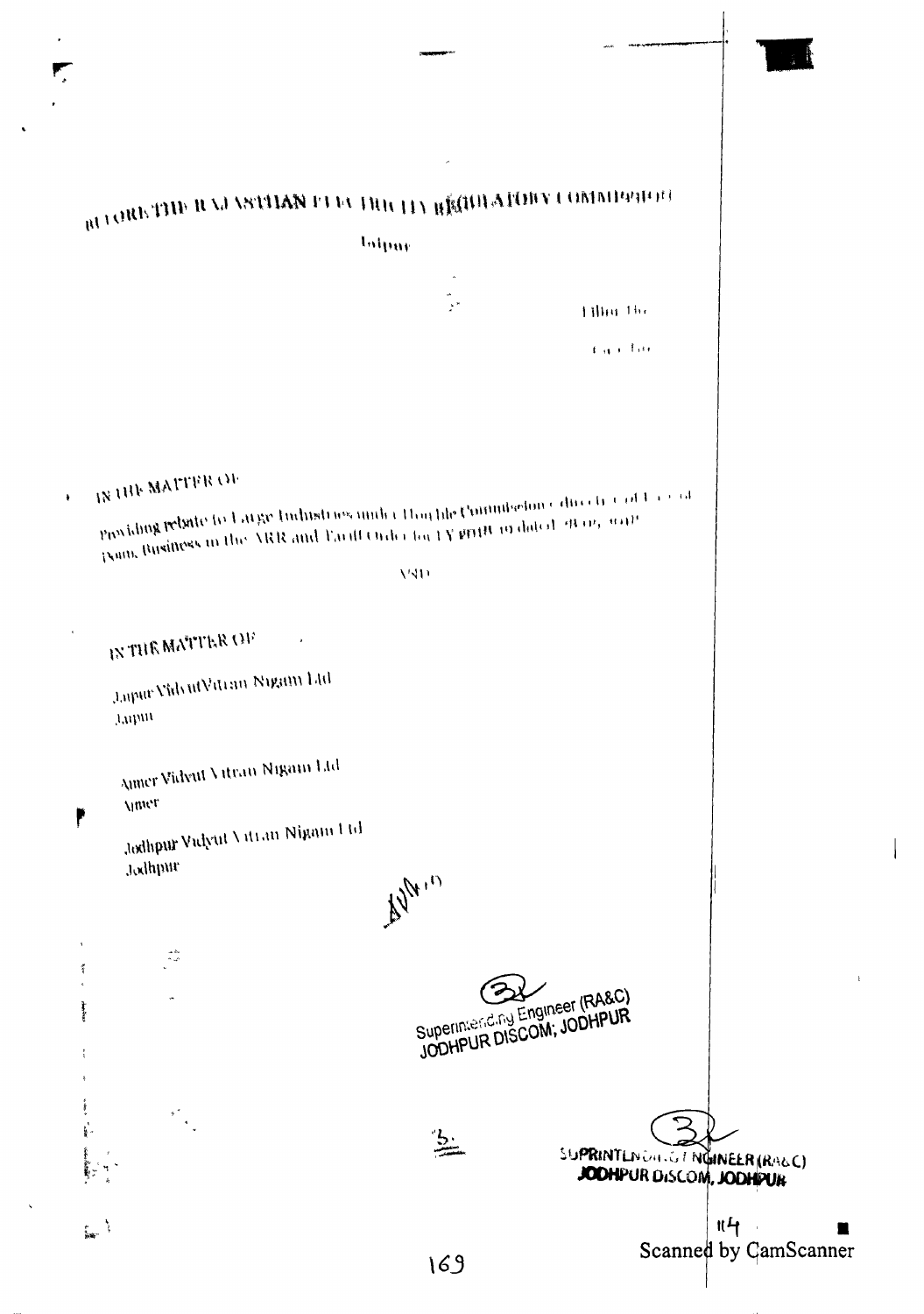## PETITION UNDER SECTION 62 OF THE ELECTRICITY ACT, 2003 10R PETITION UNKNOWNED TO LARGE INDUSTRIES UNDER HON'BLE PROVIDING REBATE TO LARGE INDUSTRIES UNDER HON'BLE PROVIDING DIRECTIVE OF EASE OF DOING BUSINESS

Most Respectfully Submitted.

 $\mathbf t$ 

ř.

The Petitioner is a Company incorporated under the provisions of the Company The even measured office at the places mentioned in the Case Title<br>Act, 1956 estimates Distribution 1.1. - Un Act, 220 and 230 and 230 and 230 and 230 and 230 and 230 and 230 and 230 and 230 and 230 and 230 and 230 and 230 and 230 and 230 and 230 and 230 and 230 and 230 and 230 and 230 and 230 and 230 and 230 and 230 and 230 and 2 remering distribution and retail supply of electricity to the consumers/public maintaining distribution and retail supply of electricity to the consumers/public manner in the State, in its areas of distribution. The Petitioner functions as a at  $m \cdot \frac{1}{2}$  distribution licensee in terms of Section  $14 - 6$ f the Electricity Act and on the terms and conditions specified by the Hou'ble Commission from time to this

2 In the present scenario, where the industrialization in the nation room the method electricity growth of the industrial sector in Rajasthan has stagnated. Over the past few years, there has been no significant growth in the indu-trial consumption in the state. There was negligible Y-o-Y increase in the demand of such consumers in FY 2017-18 while the demand had reduced by 2"a Y o Y in FY 2016-17.

#### Table 1: HT Industry energy consumption growth from all sources in Rajasthan (Discom, IEX, Captive, Renewable, etc.)

| <b>Particulars</b>                                     | FY 2016-17   FY 2017-18 |  |
|--------------------------------------------------------|-------------------------|--|
| $\frac{1}{2}$ Total HT industry Consumption Growth (%) | - 2%                    |  |

- 3. This is despite the fact that the state of Rajasthan has surplue availability of power. Cost of power is one of the major input costs to most of the industries Therefore there is a need to explore possibilities of more cumconsumption by the Industrial sector while also making it competitive, so a to not only ensure increased utilization of the generating assets but also to give boost to industrialization in the State and "Make in India" initiative of Government of India.
- 4 It is pertinent to mention that increase in consumption by the industrial sector not only leads to increased revenue for the Discoms but also increase employment opportunities in the state thereby leading to improved standards of living.
- 5 Moreover, the financial health of any Discom is dependent on the revenue.
- generated from sale of power to the consumers under the jurisdiction of the Discoms. Amongst the various categories of consumers, Industrial category is the sect of consumers that contributes significantly to the revenue generation of the

 $\cup$ SUPRINTENDING ENGINEER JODHPUR DISCOM, JODHPUR

Superintending Engineer (RA&C) JODHPUR DISCOM, JODHPUR

 $\mathsf{H}\mathsf{S}$ Scanned by CamScanner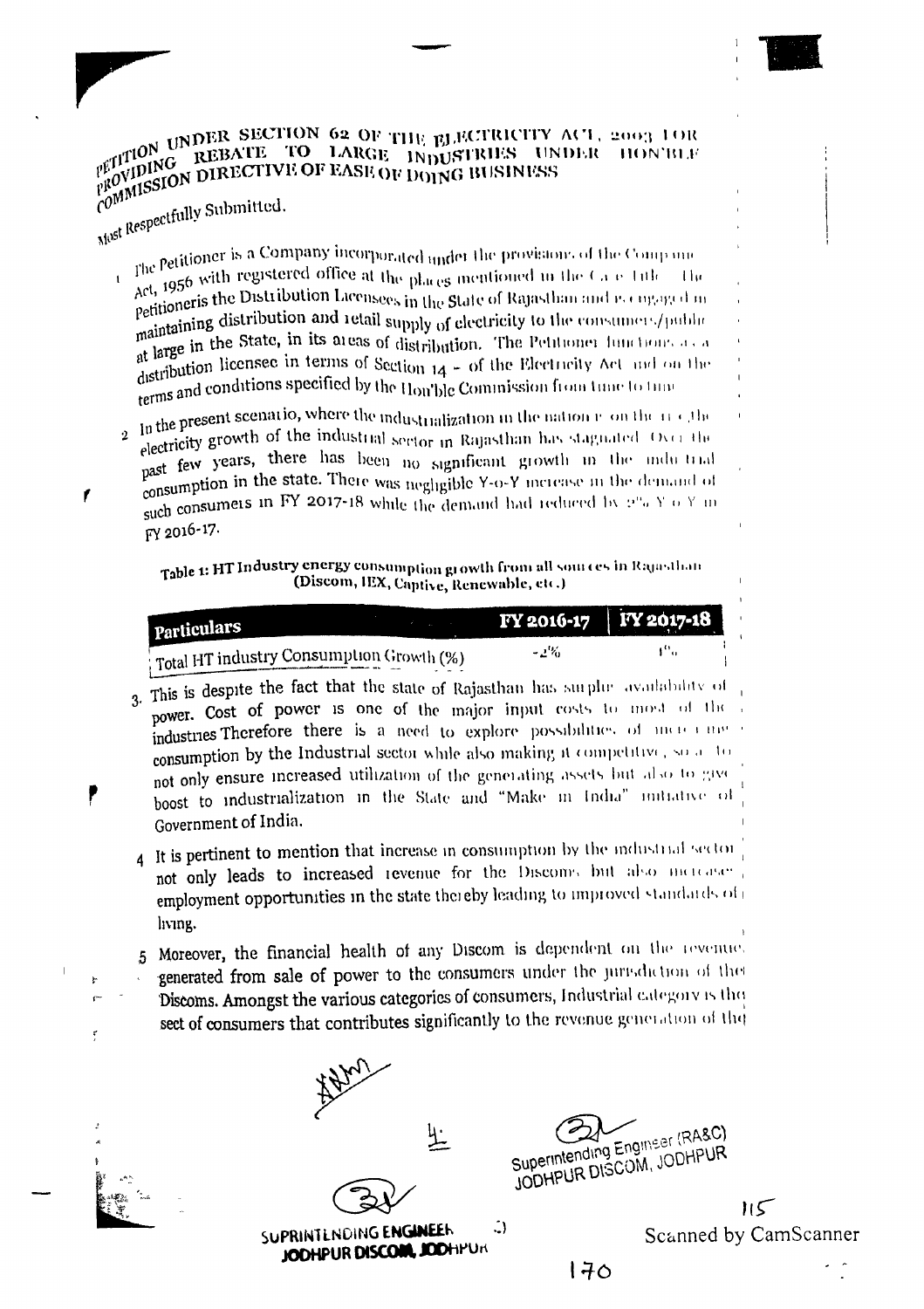

ł

 $\sim$   $\mu_{\rm{tot}}$ 

 $\sim 100$ 

 $\mu^{\text{sc}}\theta^{\text{HIS}}\xrightarrow{\text{Hilb}(t)}\mu^{\text{Hilb}(t)}\mu^{\text{Hilb}(t)}\text{d}\theta^{\text{Hilb}(t)}\text{d}\theta^{\text{Hilb}(t)}\text{d}\theta^{\text{Hilb}(t)}\text{d}\theta^{\text{Hilb}(t)}\text{d}\theta^{\text{Hilb}(t)}\text{d}\theta^{\text{Hilb}(t)}\text{d}\theta^{\text{Hilb}(t)}\text{d}\theta^{\text{Hilb}(t)}\text{d}\theta^{\text{Hilb}(t)}\text{d}\theta^{\text{Hilb}(t)}\text{d}\theta^$  $\frac{10^{36}}{10^{36}}\frac{60^{115}-1.0^{111}}{20^{111}}$  for the defending to and the time case and possible of the construction of the contract of the temperature of the temperature of the temperature of the temperature of the tempe  $\frac{1}{4\pi^3} \frac{\text{pt times}}{\text{pt times}} \frac{\text{pt times}}{\text{pt times}} \frac{\text{pt times}}{\text{pt times}} \frac{\text{pt times}}{\text{pt times}} \frac{\text{pt times}}{\text{pt times}} \frac{\text{pt times}}{\text{pt times}} \frac{\text{pt times}}{\text{pt times}} \frac{\text{pt times}}{\text{pt times}} \frac{\text{pt times}}{\text{pt times}} \frac{\text{pt times}}{\text{pt times}} \frac{\text{pt times}}{\text{pt times}} \frac{\text{pt times}}{\text{pt times}} \frac{\text{pt times}}{\text{pt times}} \frac{\text{pt times}}{\text{pt times}} \frac{\text{pt times}}{\text{pt times$  $\frac{1}{\omega^{3/2}}\sup_{\omega\in\Omega}\frac{\sin\left(\frac{1}{2}\right)\cos\left(\frac{1}{2}\right)}{\sin\left(\frac{1}{2}\right)}\frac{1}{\sin\left(\frac{1}{2}\right)}\frac{1}{\sin\left(\frac{1}{2}\right)}\frac{1}{\sin\left(\frac{1}{2}\right)}\frac{1}{\sin\left(\frac{1}{2}\right)}\frac{1}{\sin\left(\frac{1}{2}\right)}\frac{1}{\sin\left(\frac{1}{2}\right)}\frac{1}{\sin\left(\frac{1}{2}\right)}\frac{1}{\sin\left(\frac{1}{2}\right)}\frac{1}{\sin\left(\frac{1}{2$ rousser and the treatment fire of  $\frac{e^{3(1.557)}}{2}$  (equality the situation of the state the Hem ble Commissions) Condition of the distribution of the Home Division of the Division to the Real Property of the Property of the Property of the Property of the Property of the Property of the Property of the Property of the Property of the  $\mathbf{I} = \mathbf{I}^i$  $\mu^d$   $\beta Y^{2(1112)}$ ,  $\gamma$  and  $\alpha$  is the second the second  $\mu^d$  of  $\mu^d$  is the problem of  $\mu^d$  is the second the second the second the second the second the second the second the second the second the second the s incomparison of the Case of the Constraint of the Constraint of the Constraint of the Constraint of the Construction of the Constraint of the Construction of the Construction of the Construction of the Construction of the  $\frac{1}{2}$  and the state of the state of the measurement of the state of the state of the state of the Branch for  $\beta$  $\rightarrow$ As such the Discount of the interest of the context of the second the process of the second theory of the second the second the second the second the second the second the second the second the second the second the second draw Provision in April from the polaritative and merit-<br>proposed by the Discom April from the polaritation of the sector property of the state of the security of the security of the state of the state of the state of the state of the state property of the state of the state of the state property of the state state state state state state sta poussers. The magnetic standard to the state of the magnetic property of the magnetic state of the magnetic state of the state of the state of the state of the state of the state of the state of the state of the state of t when  $\frac{1}{2}$  and  $\frac{1}{2}$  and  $\frac{1}{2}$  and  $\frac{1}{2}$  and  $\frac{1}{2}$  and  $\frac{1}{2}$  and  $\frac{1}{2}$  and  $\frac{1}{2}$  and  $\frac{1}{2}$  and  $\frac{1}{2}$  and  $\frac{1}{2}$  and  $\frac{1}{2}$  and  $\frac{1}{2}$  and  $\frac{1}{2}$  and  $\frac{1}{2}$  and  $\frac{1}{$ The non-time of power and increase is during the distribution of the set being proposed is a cumder 9. Rehate Scheme for Industrial on sumers a. Applicability: The relations iff be applicable to  $114\times$  n, unce  $10\times10^{-4}$  $\rightarrow$ categoria L. Consumers having a connection or taking a connection before <sub>b.</sub> Rebate For the Medium H4 and City of H3 and<br>a first consumer to connection or faking a connection before  $3.440\pm0.44$  at  $-0.31$ unit and Rs. O.85 per unit is qualityly in energy claim. Admira on the yearly consumption in a memoral year in every of the sensional of the base year. Base year for consumers existing a constant  $\bar{\mathbf{W}}^{\mathrm{H}+1,i}$ FY17.48. For consumers who took connection between  $Y(Y)$  and so the base year shall be  $\mathbf{1} \mathbf{Y}$  to 18 but the consimulation of the  $\mathbf{1}(\mathbf{y}) = e^{i\mathbf{q} \cdot \mathbf{I}\mathbf{y} \cdot \mathbf{B}}$ be decided to be the first full twelve months after the comparisonal taken from consumers, who fall cloniter tion between  $1/3$  to  $\frac{1}{2}$  of  $\frac{1}{2}$  $\mathcal{X}^{\mathcal{X}}$  is base year shall be FY18 19 but the consumption of the bedeemed to be the first full twelve months after the commetion (2000) and the rebate in a financial year after the hase year shall be provided<br>(i.e. ) in  $\frac{1}{16}$ month normalive consumption has been achieved Superintending Engineer (RA&C) JODHPUR DISCOM, JODHPUR

SUPRINTENDING ENGINE

JODHPUR DISCOM, JOUTH U.

. . )

λŽ

116 Scanned by CamScanner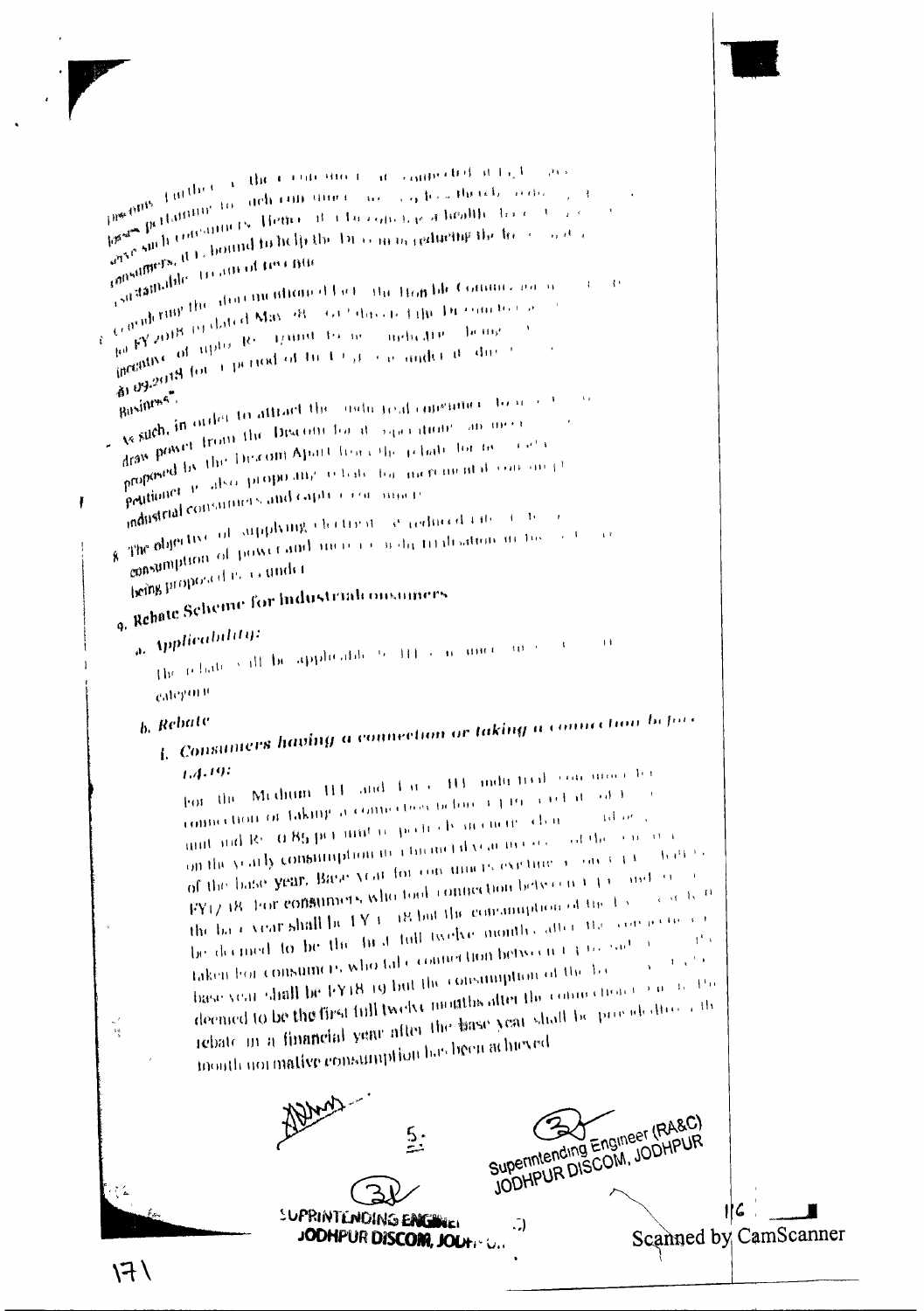# Consumers taking a connection between 1.4.19 and 31.3.20

pot the Medium HT and Large HT industrial consumerstaking pot the constituent after 1.4.19 for a new time set up by a manufacturing enterprise<br>connection after 1.4.19 for a new timest up by a manufacturing enterprise Ĥ. contracts in a section in fixed assets, a rebate of Rs 0.55 per set up by making a new investment in fixed assets, a rebate of Rs 0.55 per act <sup>HP 177</sup> Rs. O 85 per unit respectively in energy charges will be provided and and Rs. O 85 per unit respectively in energy charges will be provided and  $\frac{1}{100}$  and  $\frac{1}{100}$  consumption. New connection metely on account of a change on the yearly consumption. New connection metely on account of a change on the change shall not qualify under this category in ownership shall not qualify under this category

e Period of rebate:  $\frac{1}{2}$  he period of rebate shall be five years

<sub>d</sub>. Other rebates: Other rebates like power factor rebate, load factor rebate and voltage rebate Other seconds to be provided and computed on the tariff decided by the will continue to be provided and computed on the tariff decided by the Hon'ble Commission.

Example: If the connection is taken on 15.7.17, the base year shall be FY 17.18 examples of this year shall be the consumption in the months of August<br>consumption of this year shall be the consumption in the months of August Consumer 18 (lets say its 10 lakh units). If monthly consumption is 1 lakh unit Lywww.a. from April 18 till September 18 and 1.5 lakh units per month from per mortes to March 19, the total consumption in FY18 19 is 15 lakh units detablished in the contract of the consumption in FY18 19 is 15 lakh units Owner to shall be admissible on 5 lakh units. Since the consumption of to  $\frac{1}{4}$  and  $\frac{1}{4}$  was achieved in the month of December 18 (cumulative more consumption till December 18 is 10.5 lakh units), rebate will be due for the consumers and the later of the context of the consumer of the consumer of the consumer of the consumer of the consumer of the consumer of the consumer of the consumer of the consumer of the consumer of the consumer of the February 18 and March 18, totalling 5 lakh units. The rebate shall be available for a total of five years from FY18-19 to FY22-23

## 10. Rebate Scheme for captive consumers

### a Applicability:

Any consumer with a connection as on 1 4.17 and having a captive power plant based on non-renewable source of energy will be applicable for rebate

#### b. Rebate

A rebate of Rs. 1.5 per unit will be given on the lower of increase in consumption from discom and reduction in consumption from captive power

Example 1: There is no reduction in consumption from captive power plant plant over the base year of FY 17-18. but only incremental increase in consumption from Discom, hence a rebate of Rs  $0.55$  per unit or Rs.  $0.85$  per unit will be applicable as specified in the

vlause 1

Supe. Interior

川才 Scanned by CamScanner

 $(RASC)$ 

JODHPUR DISCOM, JODHPUR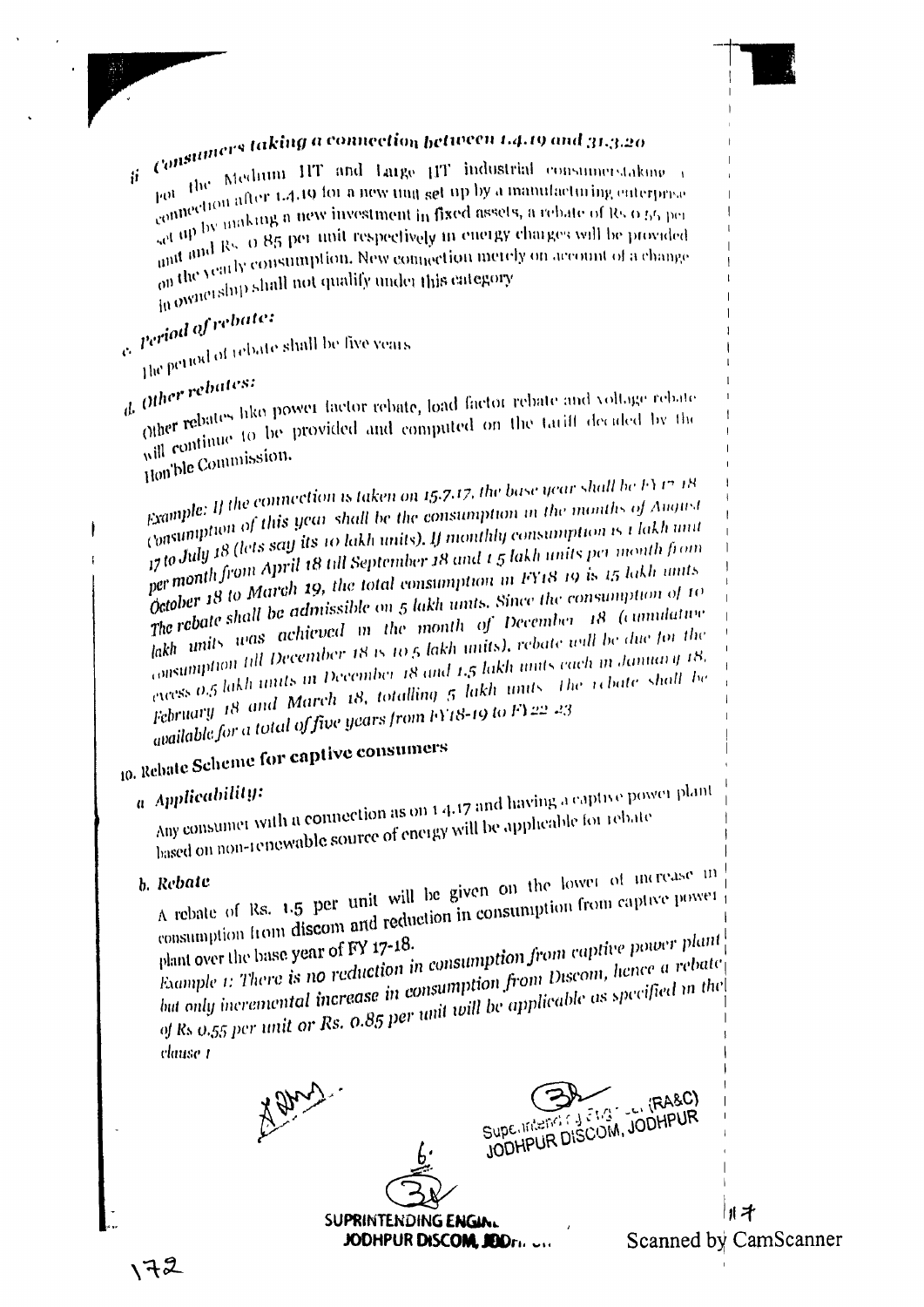$\epsilon$  and  $p!e$  2: The incremental consumption from Discom is due to the  $\epsilon$  $\mathcal{L}_{\text{ex}}$  and  $\mathcal{L}_{\text{ex}}$  are  $\mathcal{L}_{\text{ex}}$  . The same sense all the same quantum of units. The entire reduction of captive consumption by same quantum of units. The entire reduction consumption will attract a rebat reduction  $\omega$  or example to the same quantum of units<br>reduction  $\omega$  consumption will attract a rebate of Rs 1.50 per unit

- $\frac{1}{2}$  incrementary contracts to the construction in consumption from captive power expansion of compared to incremental consumption  $\theta$  compared to the enterprise power of the compared to incremental consumption  $\theta$  $\frac{1}{k}$  consumption from captive power<br>  $\frac{1}{k}$  compared to incremental consumption from Discom Then,<br>
plant as consumed from the Discom, shall might the contract of the plant  $\label{eq:optimal} \begin{minipage}{0.9\textwidth} \begin{tabular}{|c|c|c|} \hline & $a$ & $\mathit{current} $ & $\mathit{current} $ & $\mathit{current} $ \\ \hline \hline $p|a$ & $a$ & $a$ & $\mathit{other} $ \\ \hline $p|a$ & $a$ & $a$ & $\mathit{other} $ \\ \hline $p|a$ & $a$ & $a$ & $\mathit{other} $ \\ \hline $p|a$ & $a$ & $\mathit{unit} $ & $\mathit{other} $ \\ \hline \end{tabular} \end{minipage} \begin{minipage}{0.9\textwidth} \begin{tabular}{|c|c|c|} \$
- $1.50$  pcr unit.<br> $1.50$  pcr unit There is lower reduction in consumption from captive power<br>Example 4: compared to incremental consumption from  $\sim$ 1.50 per unit Example 4. Example 4. Example 4. Example 4. Example 4. Example 4. Example 4. Example 4. Example 4. Example 4. Example 4. Example 4. Example 4. Example 4. Example 4. Example 4. Example 4. Example 4. Example 4. Example 4. Ex  $p$  as  $p$  and  $p$  consumed  $p$  as  $p$  and  $p$  is  $p$  and  $p$  is  $p$  and  $p$  and  $p$  and  $p$  and  $p$  and  $p$  and  $p$  and  $p$  and  $p$  and  $p$  and  $p$  and  $p$  and  $p$  and  $p$  and  $p$  and  $p$  and  $p$  and  $p$  and  $p$  and  $p$  incrementation will qualify for a rebate of Rs. 1.5 per unit while incremental consumption will qualify for a rebate of Rs. 1.5 per unit while incremental consumption and above the reduction in captive consumption will qualify for  $\epsilon$  with over and above the reduction in captive consumption will qualify for  $\epsilon$
- with  $\frac{1}{2}$  and  $\frac{1}{2}$  are  $\frac{1}{2}$  are  $\frac{1}{2}$  are  $\frac{1}{2}$  are  $\frac{1}{2}$  are  $\frac{1}{2}$  are  $\frac{1}{2}$  are  $\frac{1}{2}$  are  $\frac{1}{2}$  are  $\frac{1}{2}$  are  $\frac{1}{2}$  are  $\frac{1}{2}$  are energies in the above  $\frac{1}{2}$ . rebair of the above clause 1.<br>consumer as specified in the above clause 1.
- consumer  $\frac{1}{2}$ . If there is reduction in captive consumption but no incremental grample 5: If there is reduction in captive consumption but no incremental  $B^{rampies}$  or  $\tilde{r}$  from the Discom, there shall not be any rebate due to absence consumption from the Discom, there shall not be any rebate due to absence consumption from Discom irrespective of reduction in copting<br>of incremental consumption from Discom irrespective of reduction in copting consumption.

# $_{c.}$  Period of applicability:

- This rebate is applicable till any further order.
- d. Other rebates:
	- Rebate of Rs 1.5 per unit for HT LIP consumers is inclusive of load factor rebate availed by the consumer on incremental consumption Other rebates Ferance with continue to be provided and selling to be provided and like power factor rebate and voltage rebate will continue to be provided and computed on the tariff decided by the Hon'ble Commission

Superintencity Engineer (RA&C) JODHPUR DISCOM, JODHPUR

SUPRINTENDING ENGINEER (RA&C) JODHPUR DISCOM, JODHPUR

 $\overline{\mathcal{I}}$ 

Scanned by CamScanner

11 B